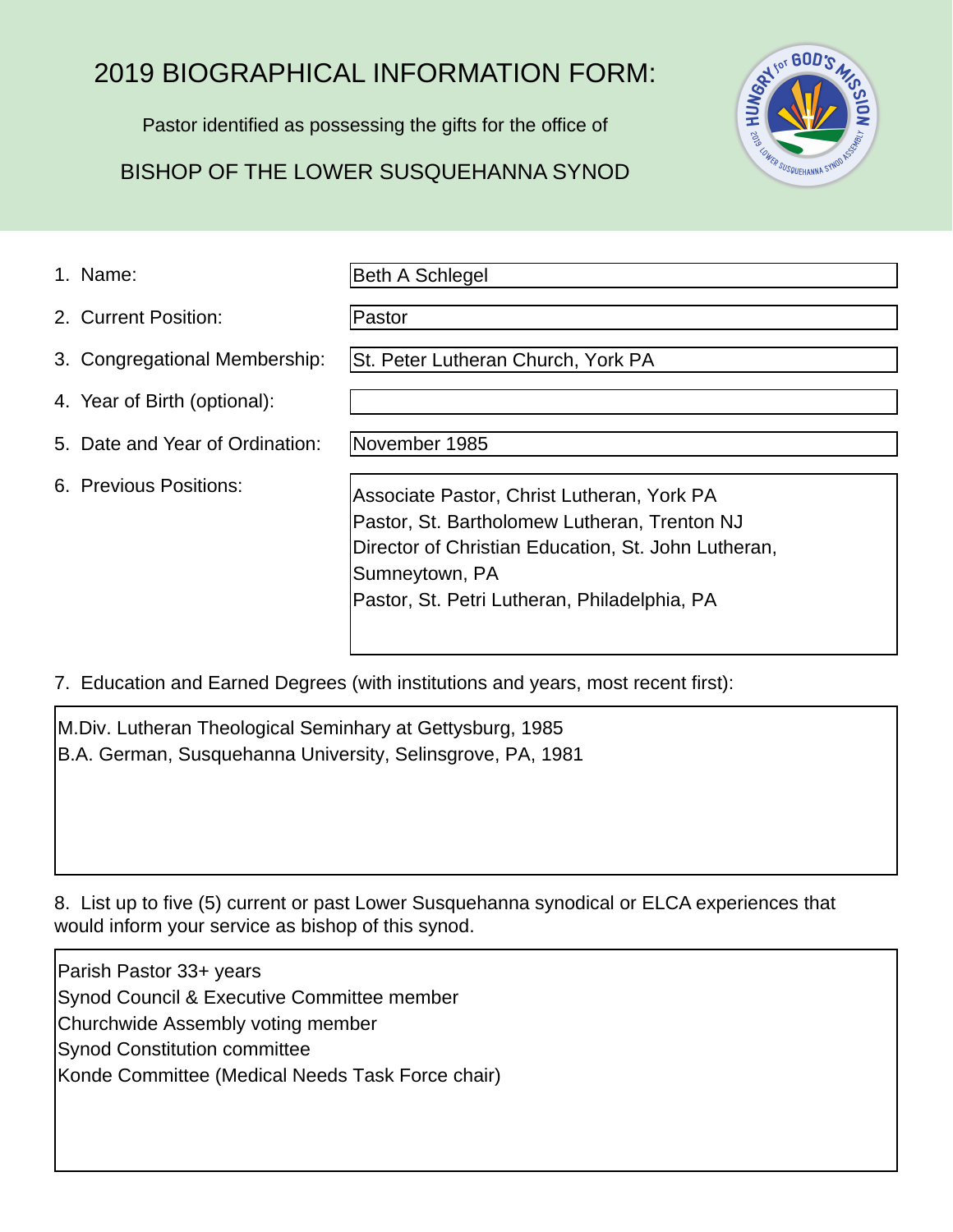9. List up to five (5) current or past community-related experiences that would inform your service as bishop of the Lower Susquehanna Synod.

Tutoring elementary school students with the York Conference Tutoring Program working with persons experiencing homelessness through York C.A.R.E.S. Walking for CROP

### 10. The document "A Bishop's Gifts for God's Mission" describes the leadership profile of a bishop for our synod. How do you see yourself embodying these attributes? (400 word maximum)

It would be better for those who lifted up my name to respond to this question, as I do not see the office of bishop as a job I am applying

# 11. What do you see as the principal challenge to our synod in the next six (6) years and how will you address it? (400 word maximum) for.<br>In the next six years, our synod needs to face the challenge to our synod in the next six (6) years and how<br>In the next six years, our synod needs to face the challenge of faith that clings more firmly to bricks and m

have a shortage of pastors that will increase in that time as retirements continue. We have more buildings than we need for the people who gather to worship. The maintenance of the buildings causes financial and spiritual stress for congregations, which inhibits the primary mission of the church to make disciples of Jesus. At the same time, people are strongly reluctant to consolidate resources, even when doing so would enable a more fruitful response to the mission the Lord Jesus has entrusted to us. To overcome territorial idolatry and mistrust among congregations, I would encourage and foster opportunities for lay people to gather together and build relationships that are open to shared community, including worship and staffing. I would also preach and teach the unity we share in Christ that transcends the local history that sometimes binds us where we need to be loosed. Jesus says in John 13: 34f, "A new commandment I give to you, that you love one another: just as I have loved you, you also are to love one another. By this all people will know that you are my disciples, if you have love for one another." and again in John 14:15, "If you love me, keep my commandments." Seeing ourselves first as one community in Christ and then, secondarily, as individual congregations only insofar as the mission bears fruit, will help us to be obedient to Jesus.